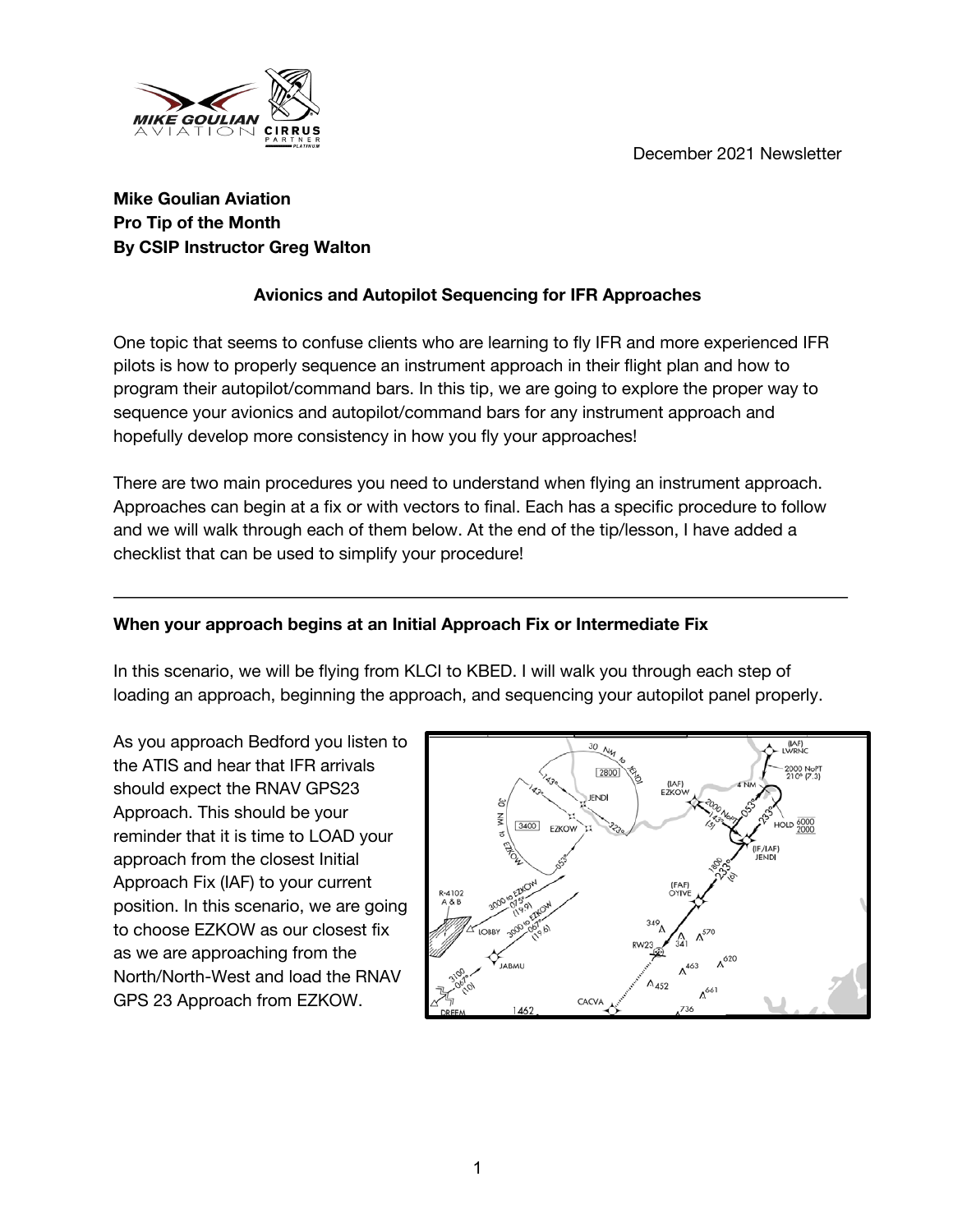Once you load your Approach, your flight plan page will look like this. You will notice that the approach is in your flight plan, however, your magenta arrow is still indicating DIRECT KBED. This is a good thing as we were not told to do anything different than we were doing before.



Once the approach is loaded there is nothing else for you to do until ATC gives you more guidance. In this scenario, ATC says "Cirrus 128WC proceed Direct EZKOW".

At this point, you should ALWAYS bring your cursor to the fix underneath the approach in your flight plan as seen here. Once the cursor is on the fix, you should press DIRECT (verify that the fix you highlighted shows up) and then hit enter enter.

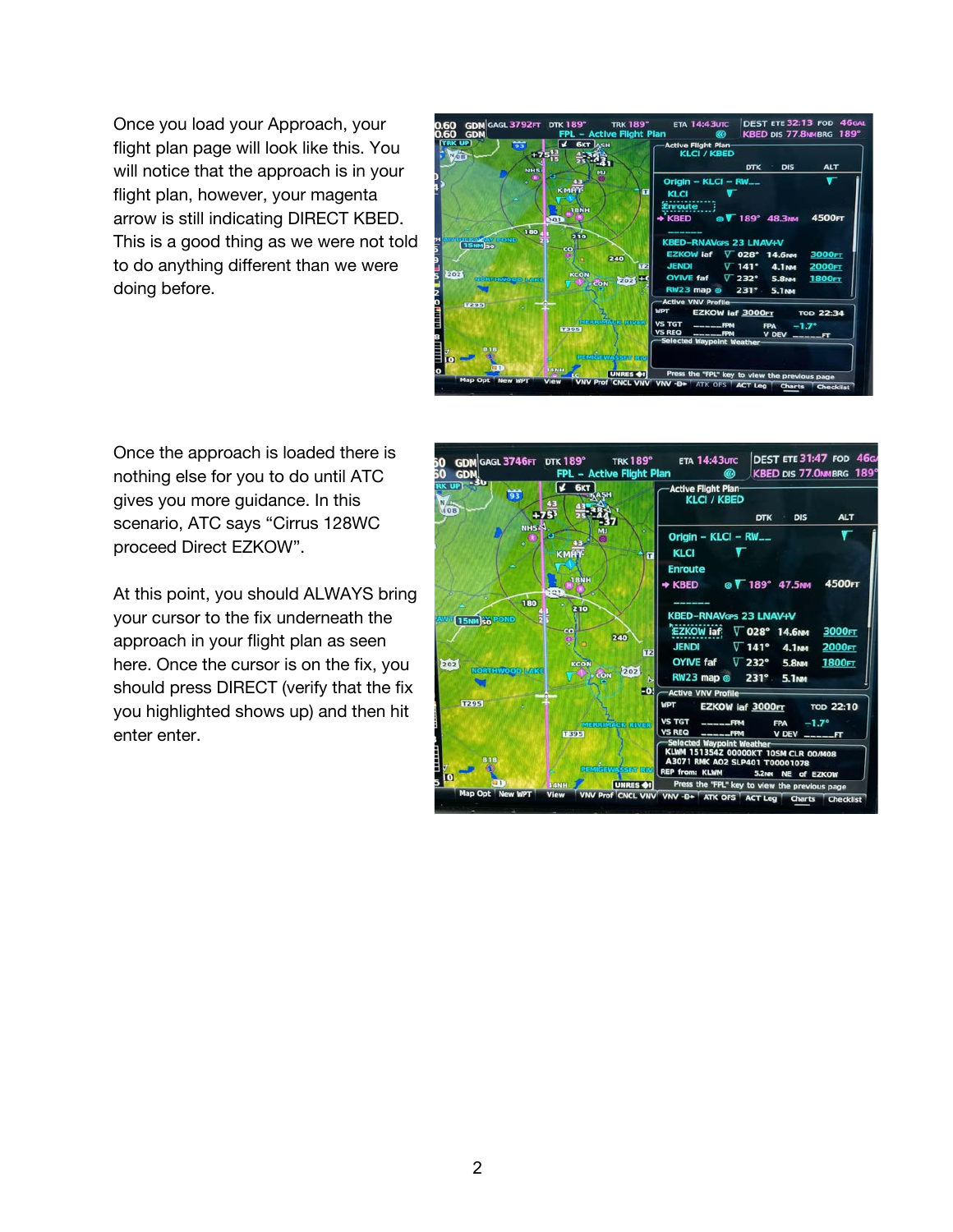This is what your screen will show you after you have done that step. The key thing to take away from this is that your magenta arrow (active leg) in your flight plan is underneath the approach you loaded earlier. This means that your flight plan will now sequence through your approach as desired. (EZKOW - JENDI - OYIVE - RW23)



As you get closer to the fix ATC will eventually give you a clearance that will sound something like "Cirrus 128WC 10 miles from EZKOW, cross EZKOW at or above 3500 feet, cleared for the RNAV23 Approach Bedford"

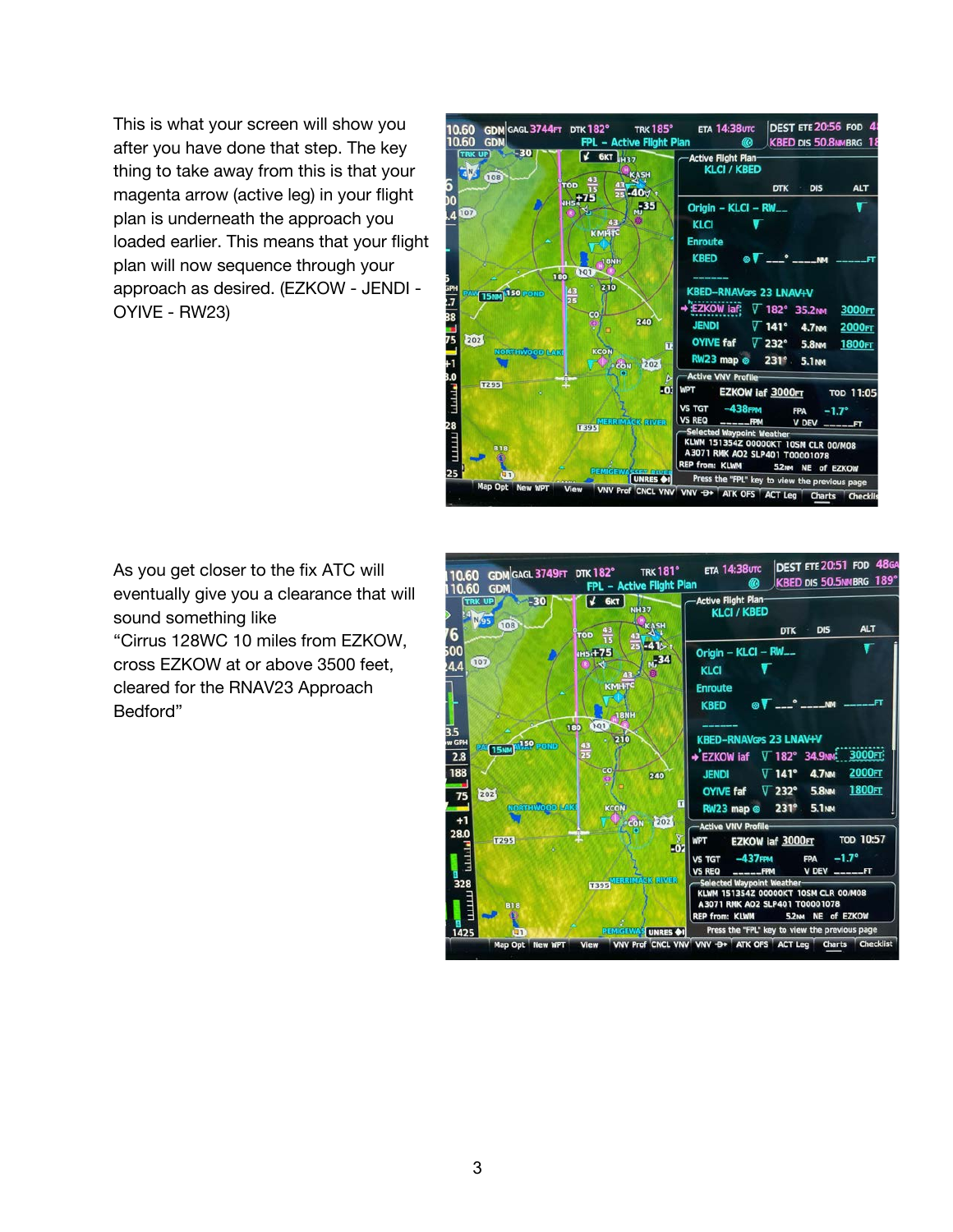Once you hear that you should check that your altitude at EZKOW is the correct altitude. In this situation we need to change the altitude to 3500 - so we scroll the cursor over and type 3500. You should also verify that the other altitudes listed for each fix match the altitudes depicted on the RNAV GPS 23 Plate.



After entering that information, your flight plan will look like this. We have verified that all of our altitudes are correct and that the approach is loaded properly. We can now sequence our autopilot panel to follow our flight plan.

The three things we need to do with our autopilot panel at this point are:

- 1. Bug our FAF altitude, which is 1800ft.
- 2. Press VNV to tell our plane to follow each leg of the approach vertically.
- 3. Press APR on the autopilot to tell the plane to intercept the Advisory Glidepath in this scenario or the GP/GS on an ILS LPV or LNAV/VNAV approach.

| 0.60                                   | <b>GDM</b> GAGL 3908FT DTK 182°<br><b>GDM</b> |                                                  | FPL - Active Flight Plan                                       | ⊛                                                                                                                                                                           | KBED DIS 49.0MMBRG 189°                                                                             |                                                             |
|----------------------------------------|-----------------------------------------------|--------------------------------------------------|----------------------------------------------------------------|-----------------------------------------------------------------------------------------------------------------------------------------------------------------------------|-----------------------------------------------------------------------------------------------------|-------------------------------------------------------------|
| <b>TRK UP</b><br><sub>a</sub> N<br>495 | $1 - 32$<br>-33<br>108                        | $\frac{1}{2}$ 7KT +91<br><b>TOD</b>              | N <sub>H37</sub><br>KASH                                       | Active Flight Plan-<br><b>KLCI / KBED</b>                                                                                                                                   | <b>DIS</b><br><b>DTK</b>                                                                            | <b>ALT</b>                                                  |
| (107)                                  |                                               | $\frac{43}{15}$<br><b>IH54</b><br>$+75$<br>KMHTC |                                                                | Origin - KLCI - RW__<br><b>KLCI</b><br><b>Enroute</b><br><b>KBED</b>                                                                                                        | 7. September 1980                                                                                   |                                                             |
| 202                                    | 180<br>150<br><b>15NM</b><br><b>WAY POND</b>  | 103 210<br>$\frac{43}{25}$<br>co<br>潑            | TSNH<br>240<br>$\overline{\mathbf{u}}$                         | <b>KBED-RNAVGPS 23 LNAV+V</b><br>→ EZKOW iaf<br><b>JENDI</b><br><b>OYIVE faf</b><br>$RW23$ map $@$                                                                          | V 182° 33.3NM 3500FT<br>$\nabla$ 141°<br><b>4.7NM</b><br>$\nabla$ 232°<br><b>5.8MM</b><br>231° 5.1M | 2000FT<br><b>1800FT</b>                                     |
|                                        | <b>NORTHWOOD LAK</b><br>T295                  | <b>KCON</b><br><b>T395</b>                       | 202<br>$\sim$ CON<br>$\vert \cdot 0 \vert$<br><b>ACK RIVER</b> | <b>Active VNV Profile</b><br><b>WPT</b><br>$-436$ FPM<br><b>VS TGT</b><br><b>VS REQ</b><br>$---$ FPM<br>-Selected Waypoint Weather-<br>KLWM 151354Z 00000KT 10SM CLR 00/M08 | EZKOW iaf 3500FT<br><b>FPA</b>                                                                      | <b>TOD 11:30</b><br>$-1.7^{\circ}$<br><b>V DEV ______FT</b> |
|                                        | <b>B18</b>                                    |                                                  | <b>UNRES OF</b>                                                | A3071 RMK AO2 SLP401 T00001078<br><b>REP from: KLWM</b><br>Press the "FPL" key to view the previous page                                                                    | 5.2NM NE of EZKOW                                                                                   |                                                             |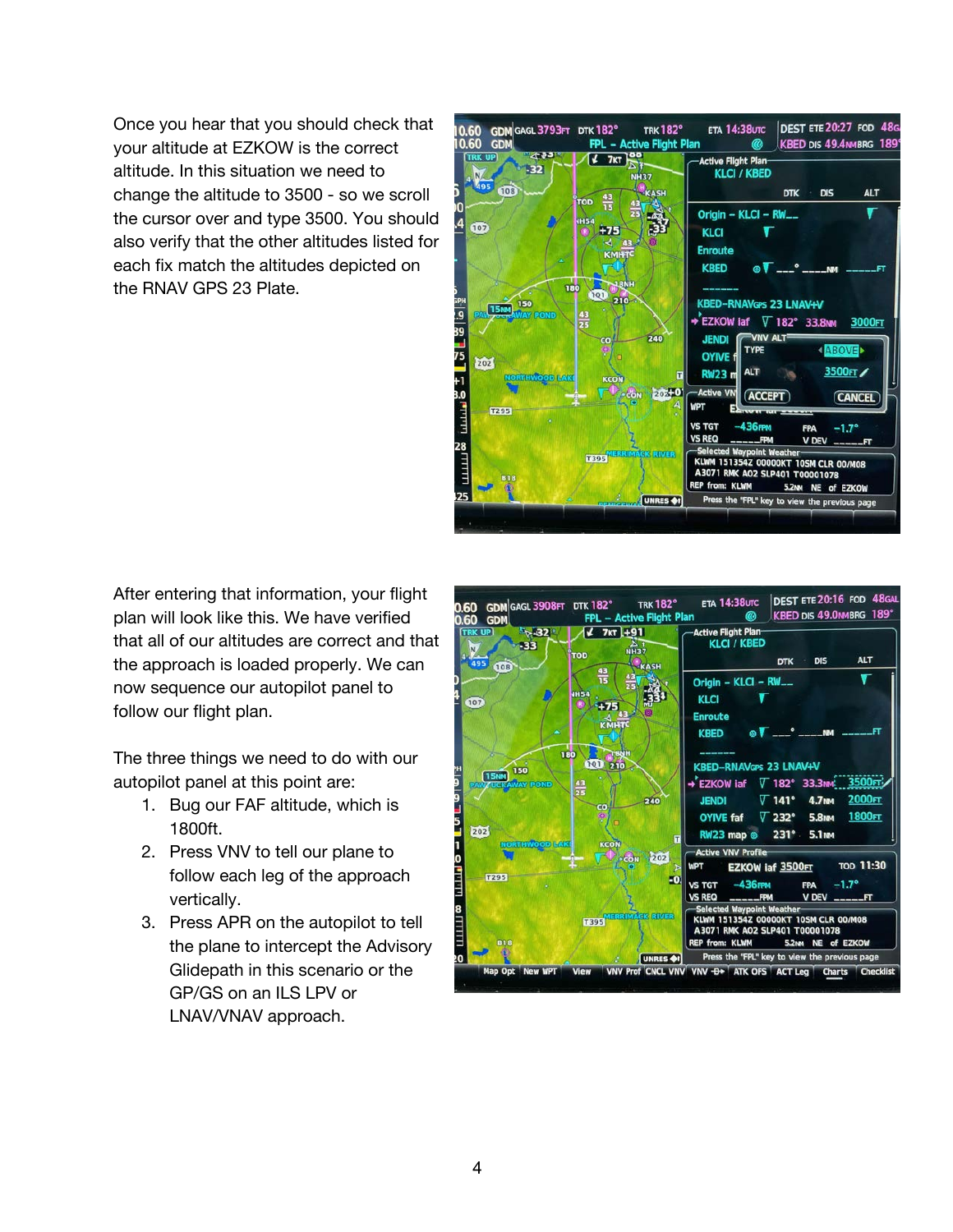Once this is done, you should check your scoreboard on the PFD to verify that everything is programmed as desired.

You can see the autopilot is flying GPS for lateral guidance and holding 4500ft with VPTH and GP armed.

You can see the bugged FAF altitude of 1800ft. Next to that, you can see the next altitude for your VPTH to follow displayed in Magenta.

Although this was a rather long-winded way to explain this procedure, it is best to see what it will look like as you read each



step. At the bottom of this lesson is a "cheat sheet" to help do this for the first few times. It is always best to practice flying approaches this way in

VFR conditions for the first few times. Or, better yet, do it with one of our instructors in our simulator. If you can get proficient with this flow your IFR flying will become much more fluid.

#### **When you are vectored on to the final approach course.**

Vectors to final are typically much easier and there are fewer steps than when you have to fly an approach from an Initial Approach Fix.

When you are going into an airport and you pick which approach you would like, you should load the approach the same way you did above. I recommend always loading your approach from an initial approach fix. You can quickly switch to vectors to final once you are 100% sure you will be vectored.

So, the process for picking and loading your approach does not change. There are only a couple of things procedurally that will change when compared to flying an approach from an IAF.

#### **Procedure:**

- Once ATC gives you a heading to fly, you will bug that heading and press "HDG" on the autopilot panel.
	- After putting the plane into HDG mode, you are free to press "PROC" and then "Activate Vectors to Final".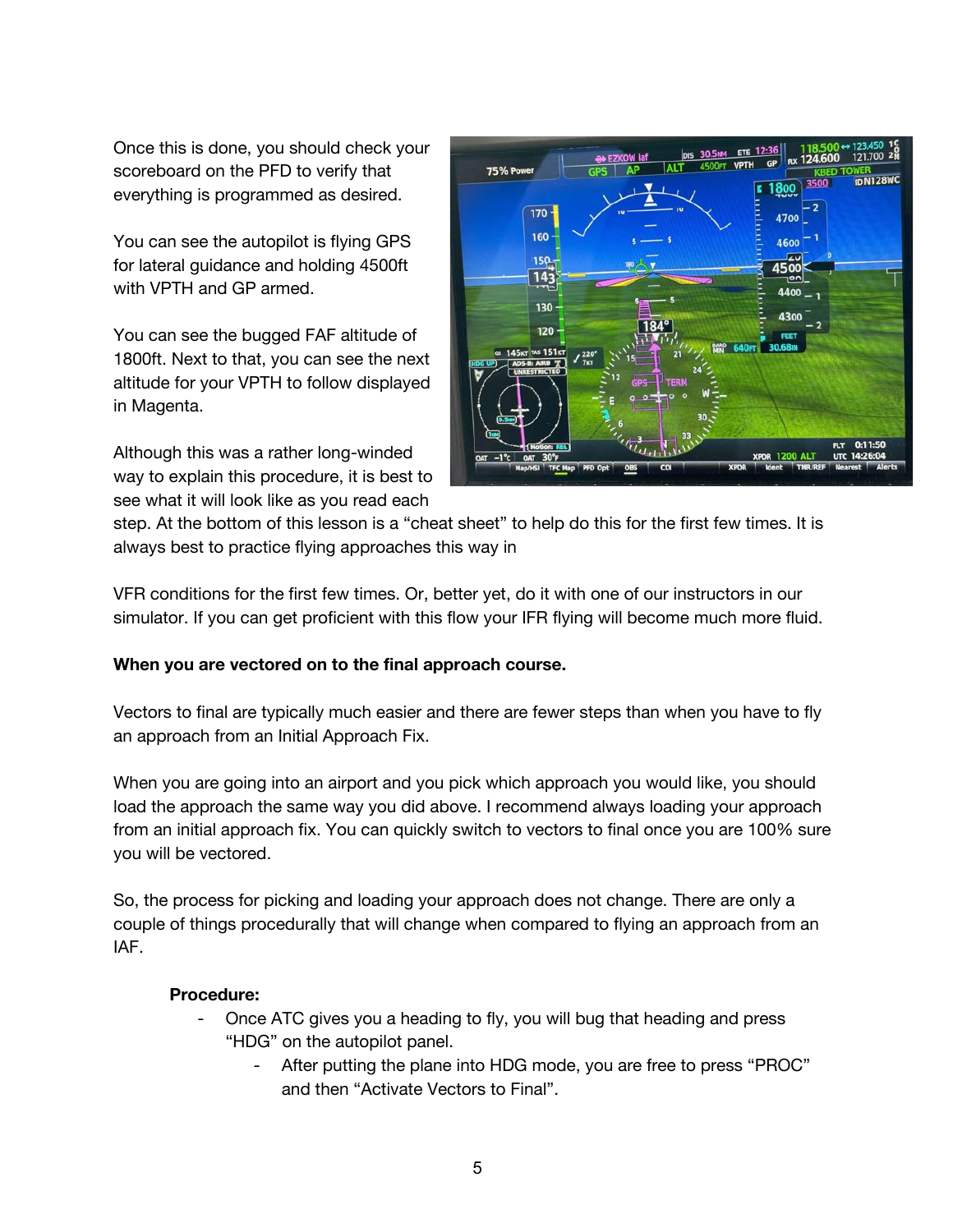- *It is common practice for controllers to turn you on to what is essentially a "base" leg which is perpendicular to your final approach course*. Once you are perpendicular to the final approach course you can expect your next clearance to be something like "Cirrus 128WC 5 miles from OYIVE turn right heading \_\_\_ Maintain ft until established on the final approach course, cleared for the RNAV GPS 23 approach Bedford".
	- A pro tip for this is that you should begin to anticipate this radio call coming through once you are on that "base" leg. Have your hands ready to turn your heading bug/altitude bug as desired. When the controller tells you to turn to the heading, you can start doing that while they are still reading you the rest of that clearance. This will make it much easier to repeat your assigned heading/altitude as you can just read them off of your primary flight display.
- Once you turn your heading bug to the assigned intercept heading and you are "cleared for the approach" you need to make sure that you also press the "APR" button on your autopilot panel to arm your NAV and GP/GS.
	- If the controller tells you to turn to a heading and intercept the final **approach course make sure that you do not press "APR" as that will arm your Glidepath/Glideslope and could begin descending you when you have not been cleared. Instead, press "NAV"**

| After getting the weather                                      | Load expected approach from the closest<br>"IAF"                                                                               |
|----------------------------------------------------------------|--------------------------------------------------------------------------------------------------------------------------------|
| ATC clears you to a fix on the approach                        | Cursor over the fix name and "Direct Enter"<br>Enter"                                                                          |
| ATC gives crossing altitude and clears you<br>for the approach | Verify Crossing Altitude in your FPL and then<br>Bug FAF altitude<br><b>VNV</b><br>- APR<br>Verify scoreboard reads correctly  |
| Upon intercepting the GP/GS or reaching<br>your FAF altitude   | <b>Bug your missed Approach Altitude</b>                                                                                       |
| Upon reaching DA or MDA                                        | If Approach has a DA (Decision Altitude)<br><b>TOGA</b><br>Positive rate of climb and sufficient<br>airspeed Flaps Up<br>"NAV" |

**Approach from an Initial Approach Fix or any fix on the approach**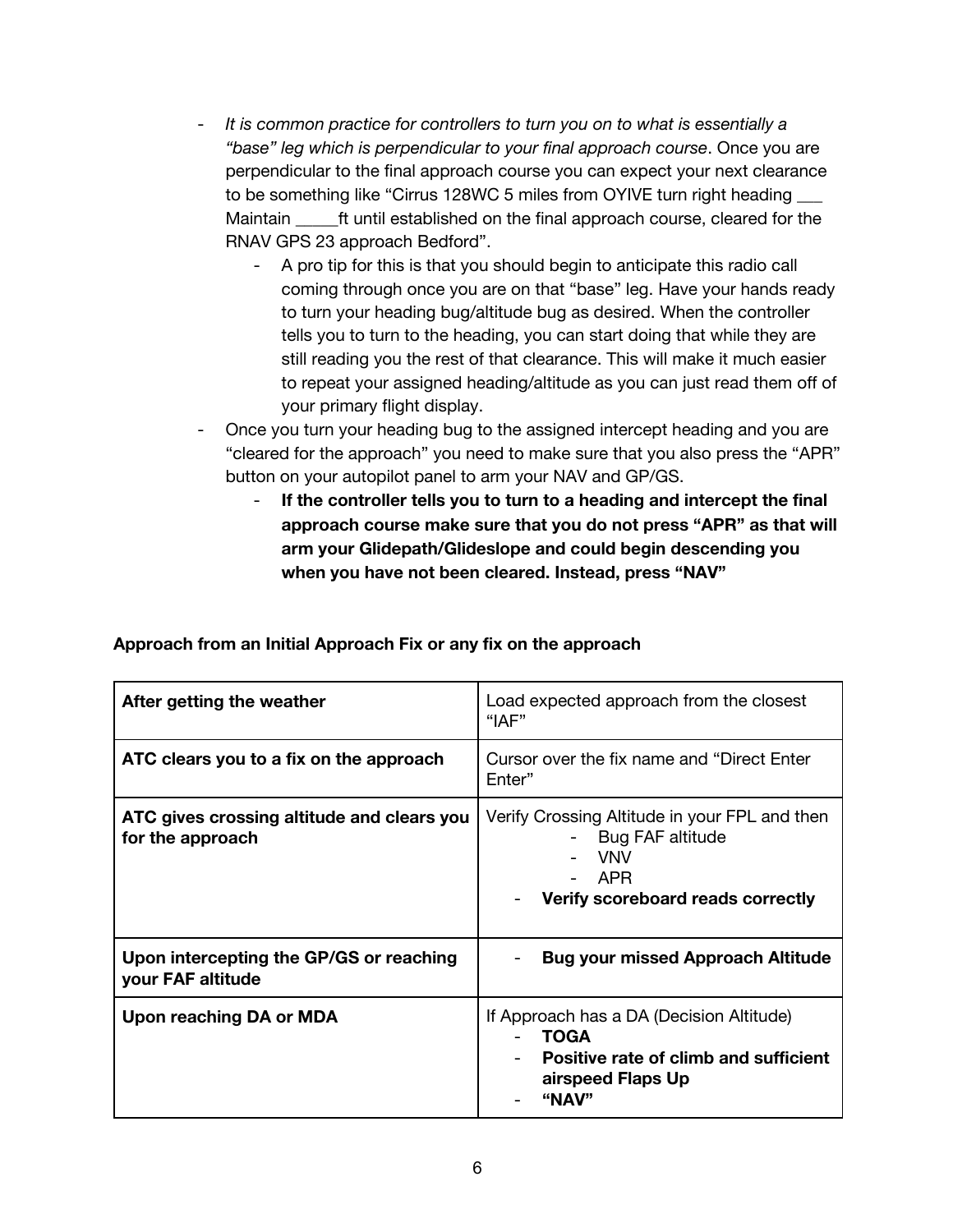| "FLC"<br>If Approach has MDA (Minimum Descent Alt)<br>Upon reaching MDA<br>$\overline{\phantom{a}}$<br>"ALT"                                                           |
|------------------------------------------------------------------------------------------------------------------------------------------------------------------------|
| Upon reaching Missed Approach<br>-<br>Point<br><b>TOGA</b><br>Positive rate of climb and<br>$\overline{\phantom{0}}$<br>sufficient airspeed Flaps Up<br>"NAV"<br>"FLC" |

## **Vectors to Final**

| After getting the weather                                                                                                                                                                             | Load expected approach from the closest<br>"IAF"                                                                                                                                                                                                                           |  |
|-------------------------------------------------------------------------------------------------------------------------------------------------------------------------------------------------------|----------------------------------------------------------------------------------------------------------------------------------------------------------------------------------------------------------------------------------------------------------------------------|--|
| ATC assigns you heading for "Vectors to<br>Final"                                                                                                                                                     | "HDG"<br>"PROC" - "Activate Vectors to Final"                                                                                                                                                                                                                              |  |
| <b>ATC reads "Turn Right/Left Heading</b><br>maintain _____ ft until established cleared<br>for <b>Approach</b> "<br>Once established at FAF altitude or GS/GP<br>intercept altitude and on the final | Twist heading bug to desired<br>heading<br>Verify altitude is accurate<br>If not then bug it and press VS<br>and descend to the desired<br>altitude<br><b>Press "APR"</b><br>Verify NAV armed and GP/GS<br>armed.<br>Bug the missed approach altitude                      |  |
| approach course                                                                                                                                                                                       |                                                                                                                                                                                                                                                                            |  |
| <b>Upon reaching DA or MDA</b>                                                                                                                                                                        | If Approach has a DA (Decision Altitude)<br><b>TOGA</b><br>$\sim 100$<br>Positive rate of climb and sufficient<br>airspeed Flaps Up<br>"NAV"<br>"FLC"<br>If Approach has MDA (Minimum Descent Alt)<br>Upon reaching MDA<br>"ALT"<br>Upon reaching Missed Approach<br>Point |  |